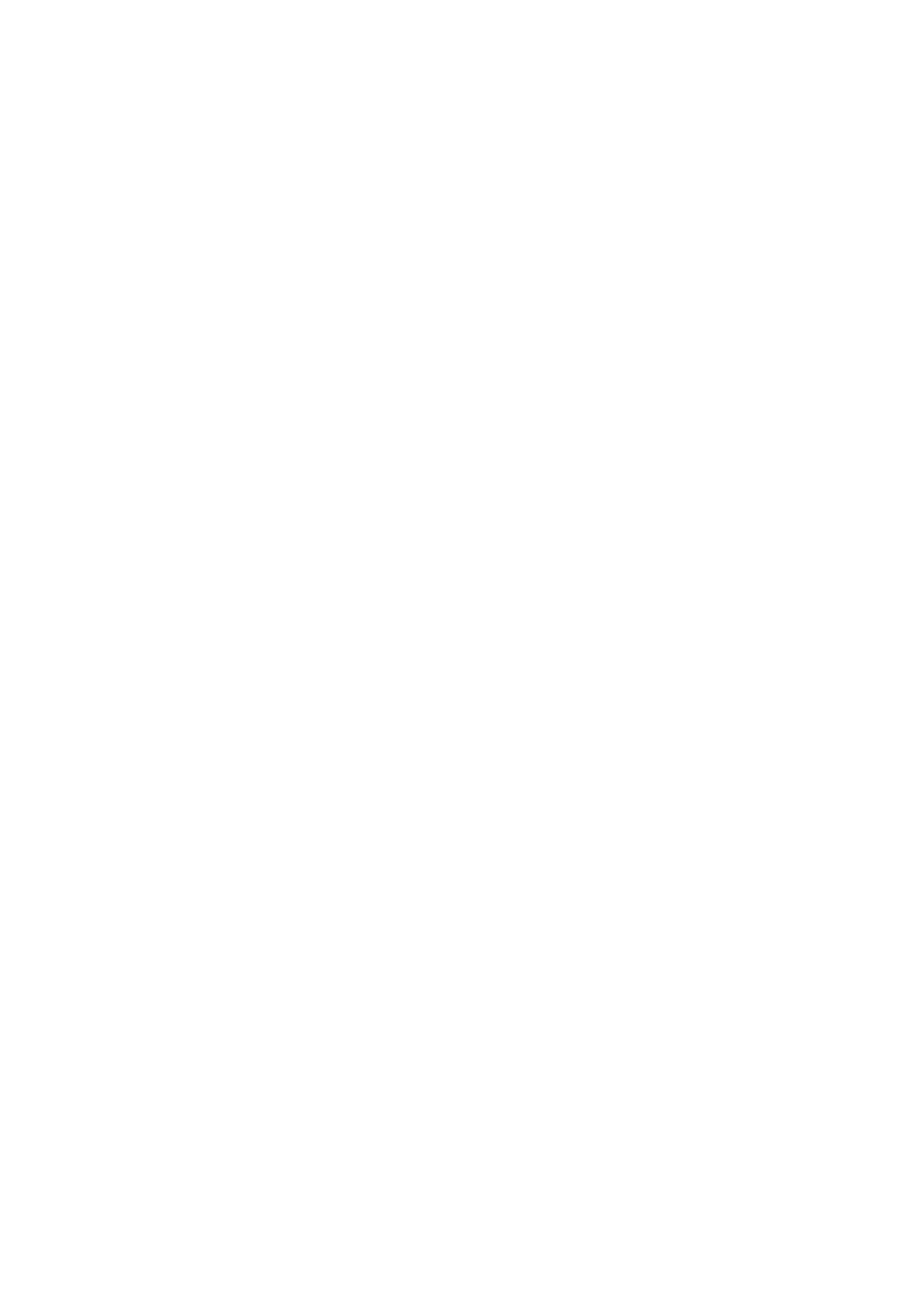

### **AGENDA**

## **KENT HEALTH AND WELLBEING BOARD**

**Tuesday, 24 May 2022 at 2.00 pm** Ask for: **Matt Dentten Council Chamber, Sessions House, County**  Telephone: **03000 414534 Hall, Maidstone.**

### **UNRESTRICTED ITEMS**

*(During these items the meeting is likely to be open to the public)*

#### **Item No**

- 1 Introduction/Webcast announcement
- 2 Election of Chairman
- 3 Election of Vice Chairman
- 4 Apologies and Substitutes

To receive apologies for absence and notification of any substitutes.

- 5 Declarations of Interest by Members in items on the agenda for this meeting To receive any declarations of Interest by Members in items on the agenda for the meeting.
- 6 Minutes of the meeting held on 16 September 2021 (Pages 1 4)
- 7 Director of Public Health Verbal Update
- 8 Kent and Medway Safeguarding Adults Board Annual Report 2020-2021 (Pages 5 - 74)
- 9 Financial Hardship Programme Health and Wellbeing impact To follow
- 10 Supporting Neuro Divergent Young People with Complex Needs Presentation
- 11 Date of the next meeting 1 September 2022

### **EXEMPT ITEMS**

*(At the time of preparing the agenda there were no exempt items. During any such items which may arise the meeting is likely NOT to be open to the public)*